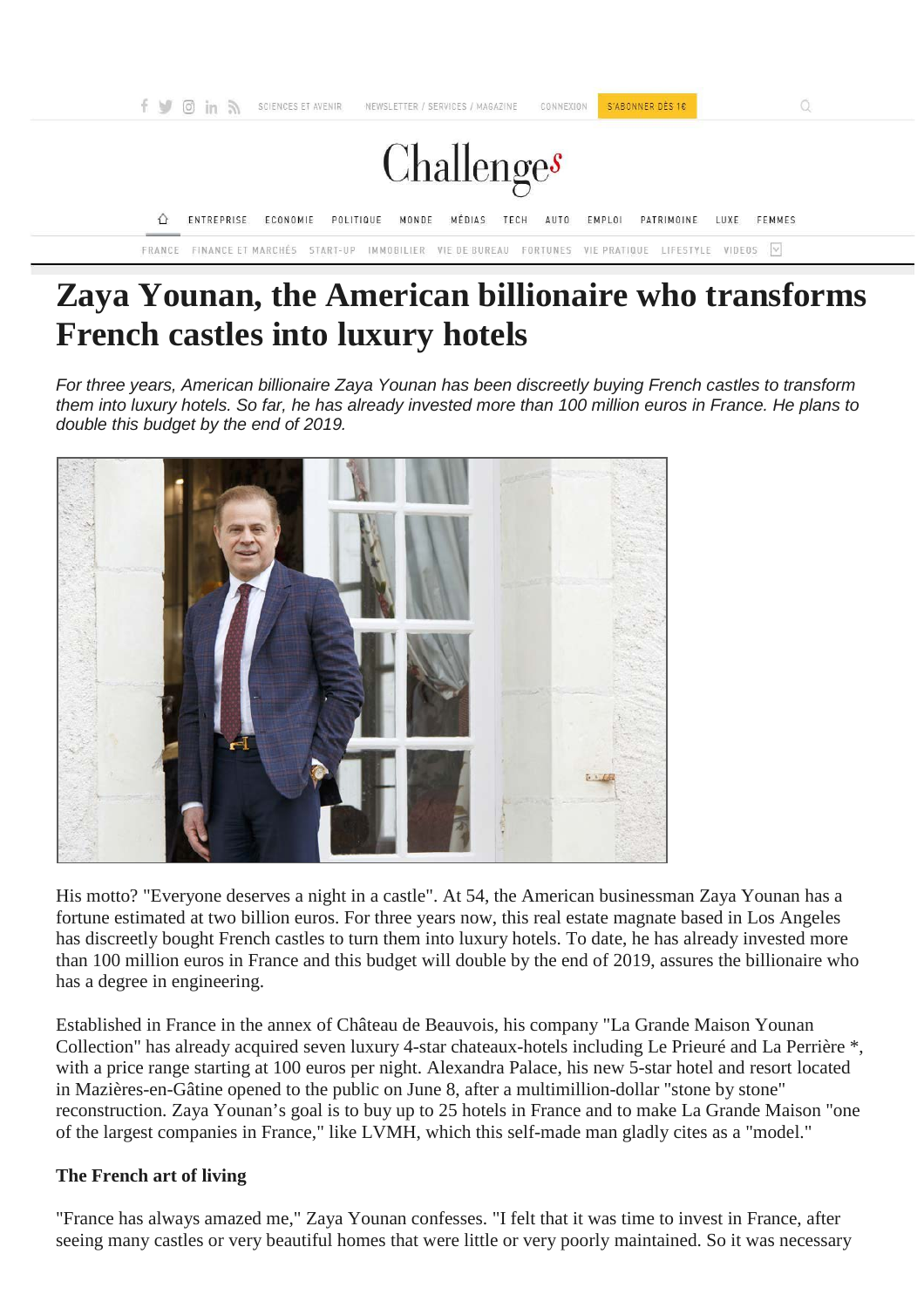to transform these places so that they become sites capable of generating jobs". Last October, the billionaire boasted of having already created more than 300 salaried jobs in France and nearly 150 seasonal jobs.

Marc Chevallier, General Manager of La Grande Maison explains that the occupancy rate of these establishments is between 50 and 60%, with growth that is "very strongly performing." According to Hermine de Saint-Albin, a consultant specializing in tourism and author of the report "Tourist Valorization of Historic Monuments" published in March 2018, "La Grande Maison's concept is good." "Zaya Younan emulates the French art of living that makes Americans dream, but also this new clientele from Russia, Brazil, China or India who is looking for these type of products."

If the entrepreneur's priority is not making immediate profits, La Grande Maison, which has also acquired the luxury cigar company El Septimo and the Parisian design studio MPA is already starting to establish a new strategy. "We want to start developing our hotel business in Paris because this activity is more lucrative, which is vital for our development," said Marc Chevallier.



#### *Le château Le Prieuré*

Especially since there is not a lot of competition in France. Some even got burned, such as the Hôtels & Patrimoine chain, created in 2013, which managed the Sedan Castle and Le Couvent Royal in Saint Maximin, which had to stop its activities in December 2018. Only the operator Châteauform' is still positioned in this neglected niche, but it is exclusively reserved for business tourism. Hermine de Saint-Albin points to economic motivations, which obstruct the development of this tourist activity. "Due to the cost, we have not yet found companies that could seize this potential," she points out. For their part, "the great castles of France have not willingly launched into the hotel sector," she observes. Even though Chambord made some efforts, completely modernizing its hotel. "The fact that it comes from an American slightly breaks my heart," laments this consultant specializing in tourism.

## **Bern's support**

To accelerate its activity in France, Zaya Younan enjoys a major advantage. Fervent defender of Emmanuel Macron's economic policy, he discloses that he also knows Stéphane Bern very well, "who showed a great interest in our project." "I have met him many times, and he has been a great help to us," Zaya Younan readily acknowledges. For example, Stéphane Bern served as an intermediary in the selection of certain architects. He arranged some meetings and even served as a translator sometimes.

A proximity that helped the American entrepreneur receive the prestigious Gold Medal of Tourism by the French government in January. "This Californian esthete has made French castles attractive tourist centers, equipping them with all the modern comforts, while respecting an ancestral way of living," Stéphane Bern recognizes. He adds, "Better than anyone, Zaya Younan understood that heritage was the hidden treasure of France which only wanted to be exploited more to develop our tourist activity."